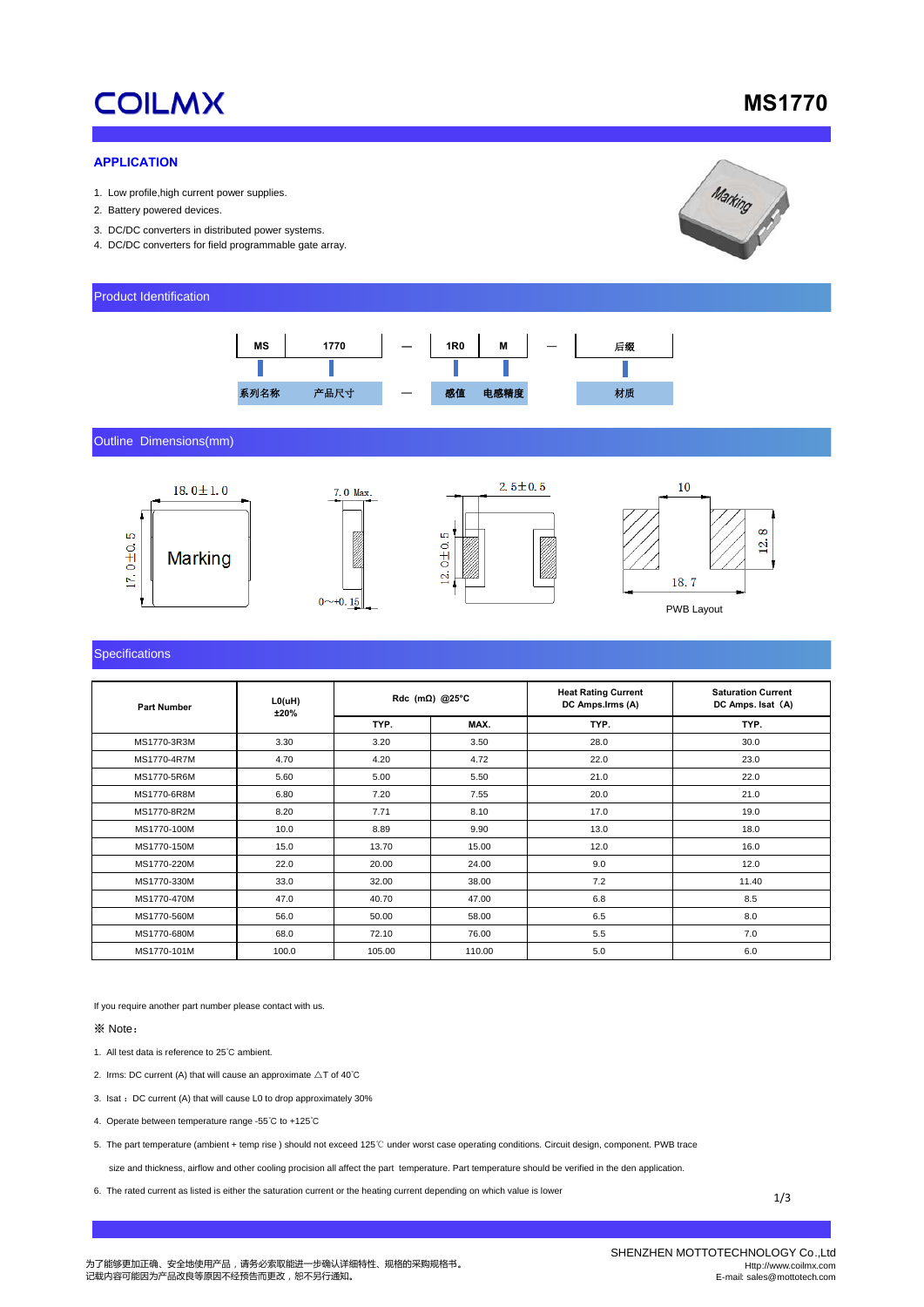

# Product characteristic curve

 **L and I curve**



## △**T and I curve**

 $100.00$ 3R3  $-4R7$ 5R6 **6R8 8R2**  $\triangle T$ (°C)  $.100$  $.150$ 220 330 470 560 680 101 10.00 35  $10$  $15$  $20$ 25 30  $40$  $\epsilon$  $\overline{5}$  $I(A)$ 

#### Reflow curve



2/3

为了能够更加正确、安全地使用产品,请务必索取能进一步确认详细特性、规格的采购规格书。 记载内容可能因为产品改良等原因不经预告而更改,恕不另行通知。

**CURRENT CHARACTERISTIC**